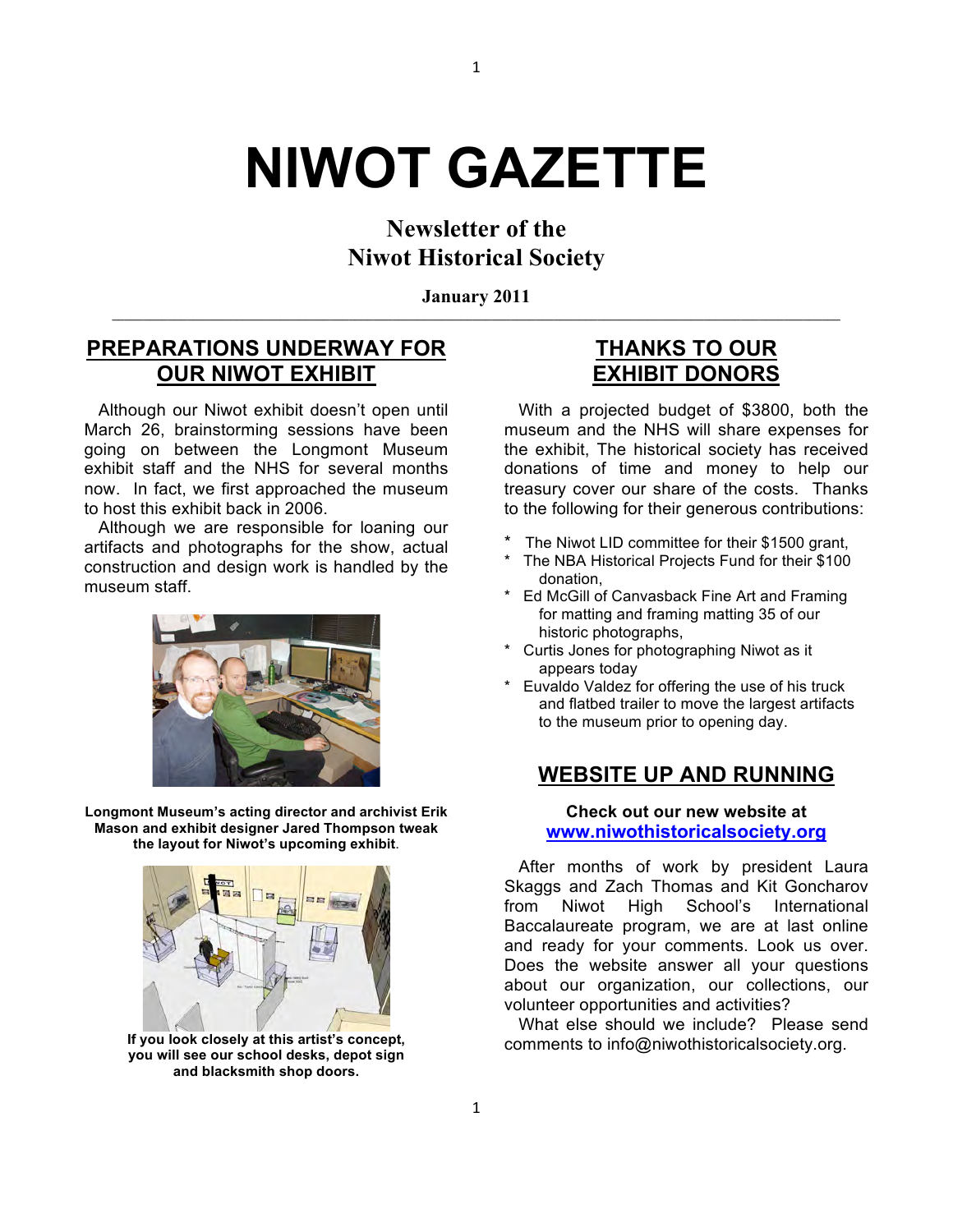#### **ANNUAL MEETING**

Saturday, April 2 10am until Noon Longmont Museum meeting room 400 Quail Road, Longmont *(next to the Longmont Rec Ctr)*



Our annual meeting this year will be at the Longmont Museum and will be followed by refreshments and a tour of our exhibit in the museum gallery.

 Elections are scheduled and our current board members have indicated they are willing to continue serving for another year. There is room for one more board position, so if any of you wish to throw your hat in the ring, fresh faces and ideas are always welcome.

 This is a great time to bring guests whom you consider as prospective members,

 If you'd like to help with refreshments and/or setup, please contact Laura Skaggs at 303- 682-0468.

#### **DUCK!RACE!WINNERS**

**!!** Thanks to the Left Hand Valley Courier for choosing the NHS as recipient of last fall's Nostalgia Day duck race profits. Thanks also to our "Duck Lady" (president Laura Skaggs} whose tireless efforts netted \$3,335 for our treasury.

 A total of 667 plastic ducks were released into Dry Creek that day, with duck #666 crossing the finish line first. Following are the names of the winners:

- $1<sup>st</sup>$  Place: Jeannine Dyche Catered duck dinner for four, prepared by Chef Dale Lamb
- 2<sup>nd</sup> Place: Volker Heilmann \$50 gift certificate to Niwot Tavern and a "quacking" duck waste basket
- $3<sup>rd</sup>$  Place Brian Burrell \$25 gift certificate to Happy Hounds Daycare and two duck yard ornaments from the Berry Patch.
- Last Place Dana Guadagnoli \$20 gift Certificate to Niwot Jewelry. five rolls of colorful duck (duct) tape, and a copy of the *Duck Tales* movie.

#### **TIME TO RENEW**

Now that we have our own website, it is easy to join or renew your membership online. Just type in www.niwothistoricalsociety.org and click "Join" at the top of the home page. Instructions will tell you how to proceed.

 For those of you receiving this newsletter by regular mail, an application form is attached.